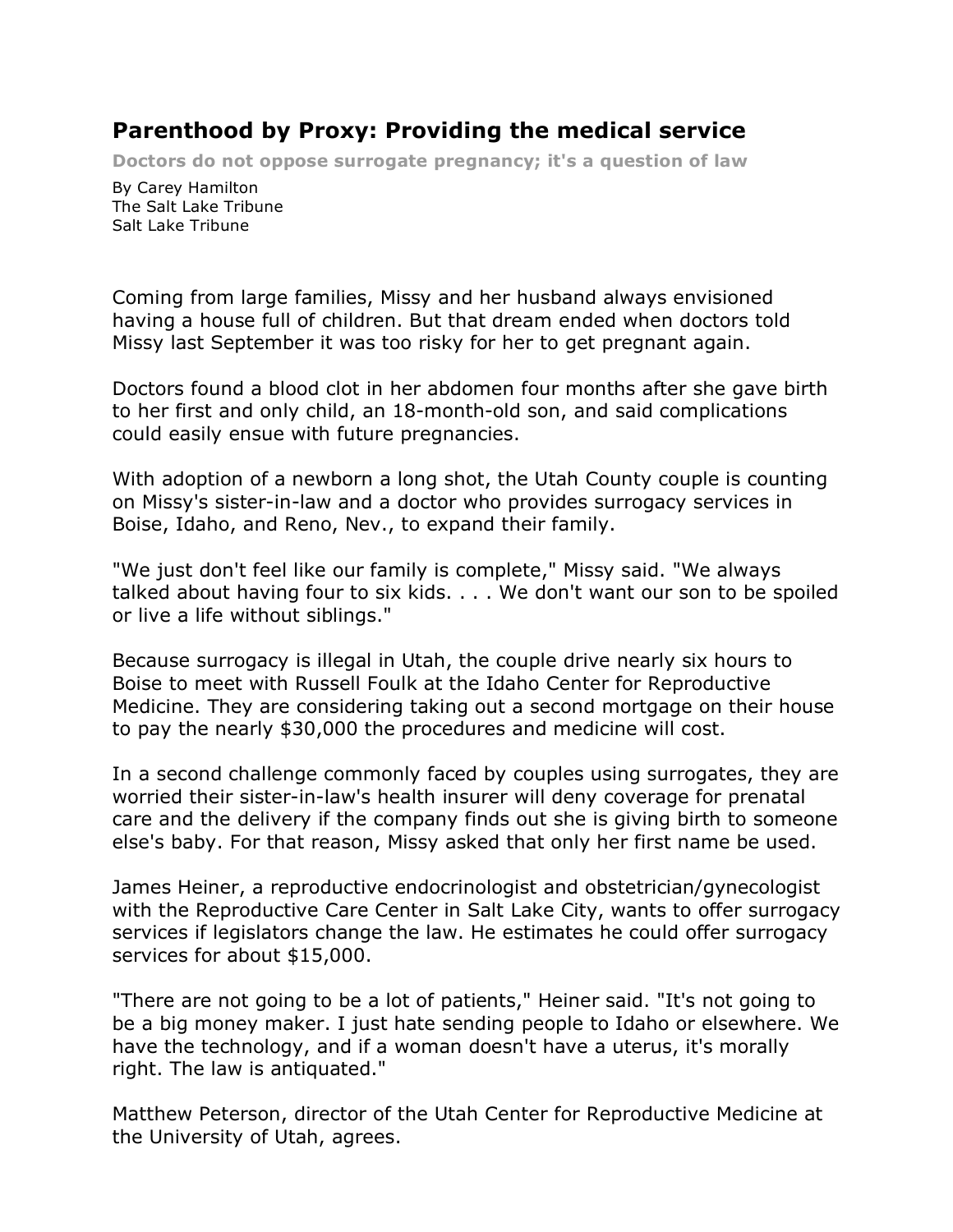"This is a needed medical service," Peterson said. "There are a large group of women who, through no fault of their own, don't have a uterus. Our motivation is not financial. Our motivation is to help people achieve their goals."

The U.'s center is one of three in Utah offering in vitro fertilization, which involves combining eggs and sperm in petri dish and transferring one or more resulting embryos to a woman's uterus. Compared to other areas of the country, its service is inexpensive - \$9,000 per attempt. Keeping costs low is a priority in opening the option for as many people as possible, Peterson said, because health insurance companies don't cover the costs of in vitro services.

Doctors at the center conduct 300 in vitro procedures a year, making them experienced enough to offer surrogacy services, he said. But he doesn't believe the surrogacy industry - with matching agencies and accompanying legal and psychological services - will become as large or lucrative in Utah as it has in other states, especially California.

"I don't see any change in legislation leading to a huge industry," Peterson said. "This is a small number of people who need these services, but they shouldn't have to travel out of state to get them. In most of the situations here, the woman has a sister or best friend who will serve as donor, so they don't need a matching service."

Peterson estimates he is currently treating a dozen patients who could benefit from a pending bill that would legalize surrogacy in Utah.

Determining what insurance will cover is another challenge for couples and health care providers involved with surrogacy. It is an area of uncertainty for Missy and her family, who fear her sister-in-law's health insurer will refuse to pay for her check-ups and delivery if officials find out she is a surrogate.

Utah insurers generally say their policies would cover surrogate pregnancies. Kelly Atkinson, director of the Utah Health Insurance Association, said the industry will not oppose legalizing surrogacy.

The bill does not mandate any coverage by insurance companies.

"We just don't see a problem with it," Atkinson said. "When there's a birth, we're not private investigators. We don't ask who the father is. We don't ask, 'Are you going to sell this child for surrogacy?' We cover it like any other birth."

Officials from Intermountain Health Care [IHC], Utah's largest insurer, UnitedHealthcare and Regence BlueCross BlueShield of Utah each agreed their companies pay for surrogate pregnancies.